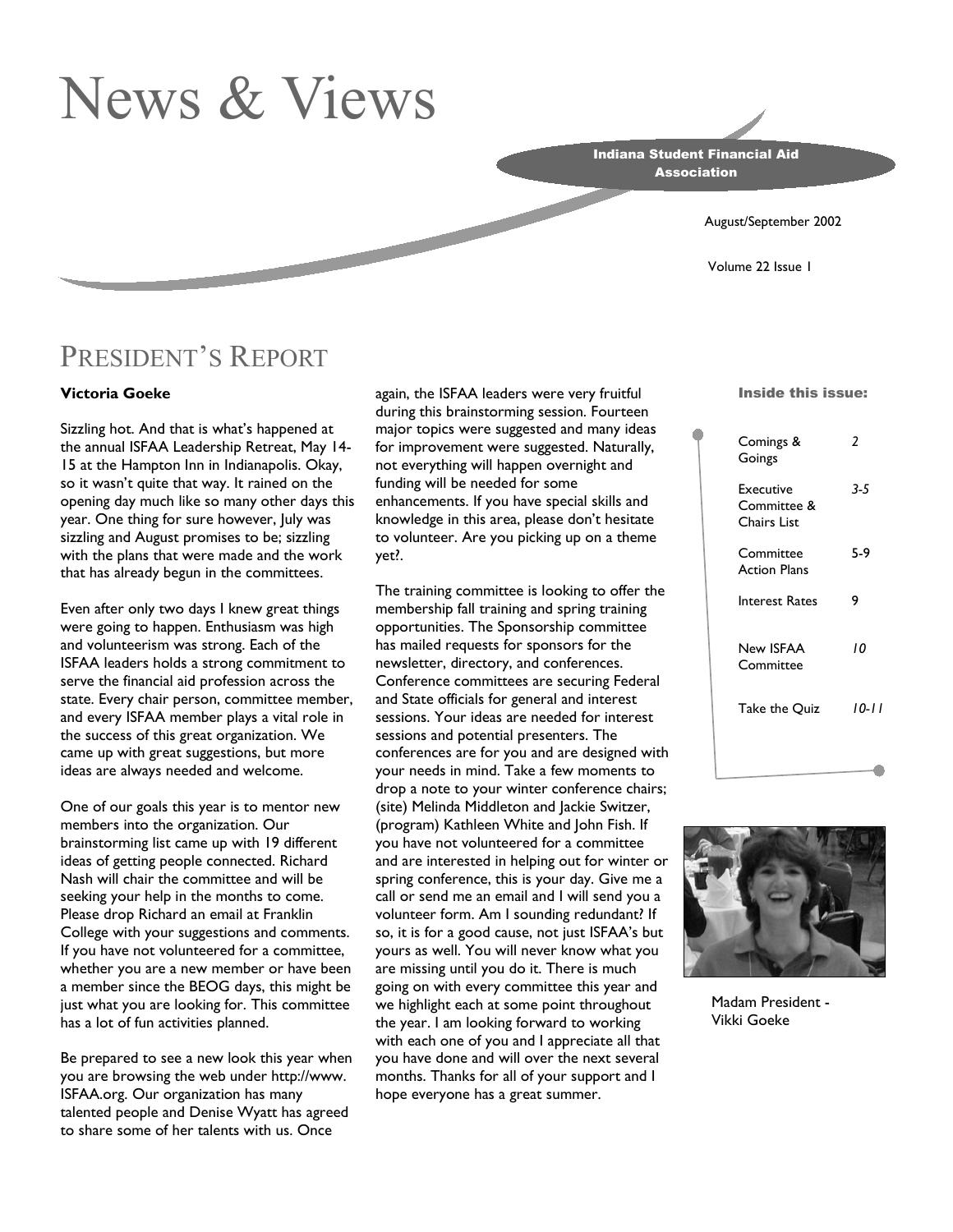### COMINGS AND GOINGS

#### **Kathleen White, Indiana State University, Newsletter Committee**

COMINGS:

**Bev Cooper** is the new Director at IU South Bend. Bev comes to IU from the Medical College of Ohio (Toledo) where she was Director. Previously, she was at the University of Toledo. A native of Richmond, she is a graduate of Asbury College (KY) and Ball State University.

#### TRANSITIONS:

**Joseph Koroma** joins the staff at Indiana State University as Assistant Director (Client Services), filling the spot held by Melina Phillips. Joseph, a native of Sierra Leone, was previously a Financial Aid Administrator for ITT. GOINGS:



**Donna Jordan**, Associate Director at IVY Tech-Valparaiso has resigned to enjoy being a "stay-at-home-mom" and do some at-home E-bay business. Donna was in the aid community for nearly 12 years and sends her thanks and best wishes to all her colleagues.

**Ruben Garcia**, Director at Vincennes University has resigned to pursue other

interests.

#### RETIREMENTS:

**George Moffit**, Executive Vice President for Development, EFS, has announced his retirement, effective December 2002. George has been in the banking/student loan business for over 30 years, coming to EFS from Merchants National Bank of Indianapolis.

#### BIRTHS:

Elena Jolie Roberts arrived 27 June. Her parents are **Brynne** (Ivy Tech-Bloomington) and Corey Roberts. Weighing-in at 8.5 lbs and 21.5 inches, she joins older sister, Anneke.

#### SYMPATHIES:

**John Fish**, Texas Guarantee (formerly Vincennes University) on the death of his father in May from cancer.

**Kathryn Moore**, SSACI, on the sudden passing of her father July 2nd.

**Dennis Thomas**, Hanover College, on the loss of his beloved spouse, Pam, after a lengthy illness.

**Bob Meeks**, Bank One/Education One, on the death of his sister.

**Mary Jo Sink**, BankOne/EducationOne, on the loss of her father.

**Bob Zellers**, Ball State, on the loss of his mother.

NEWS OF FORMER COLLEAGUES:

**Sister Rose Marie Butler**, former director at Marian College and Indiana Business College, passed away on May 27th. After her retirement from financial aid, she moved to the St. Francis Convent in Oldenburg where she served as the Transportation Engineer for the Motherhouse. Sister Rose was 68.

**Jimmy Ross**, former director at Indiana University-Bloomington passed away on May 23rd after a long illness. Services were held on the 30th in Arkansas. The Indiana University Foundation has established the Jimmy Ross Fund for Diversity Issues. If you wish information regarding the Fund, please contact the IU Foundation, Showalter House, State Road

46 Bypass, Bloomington, IN 47401.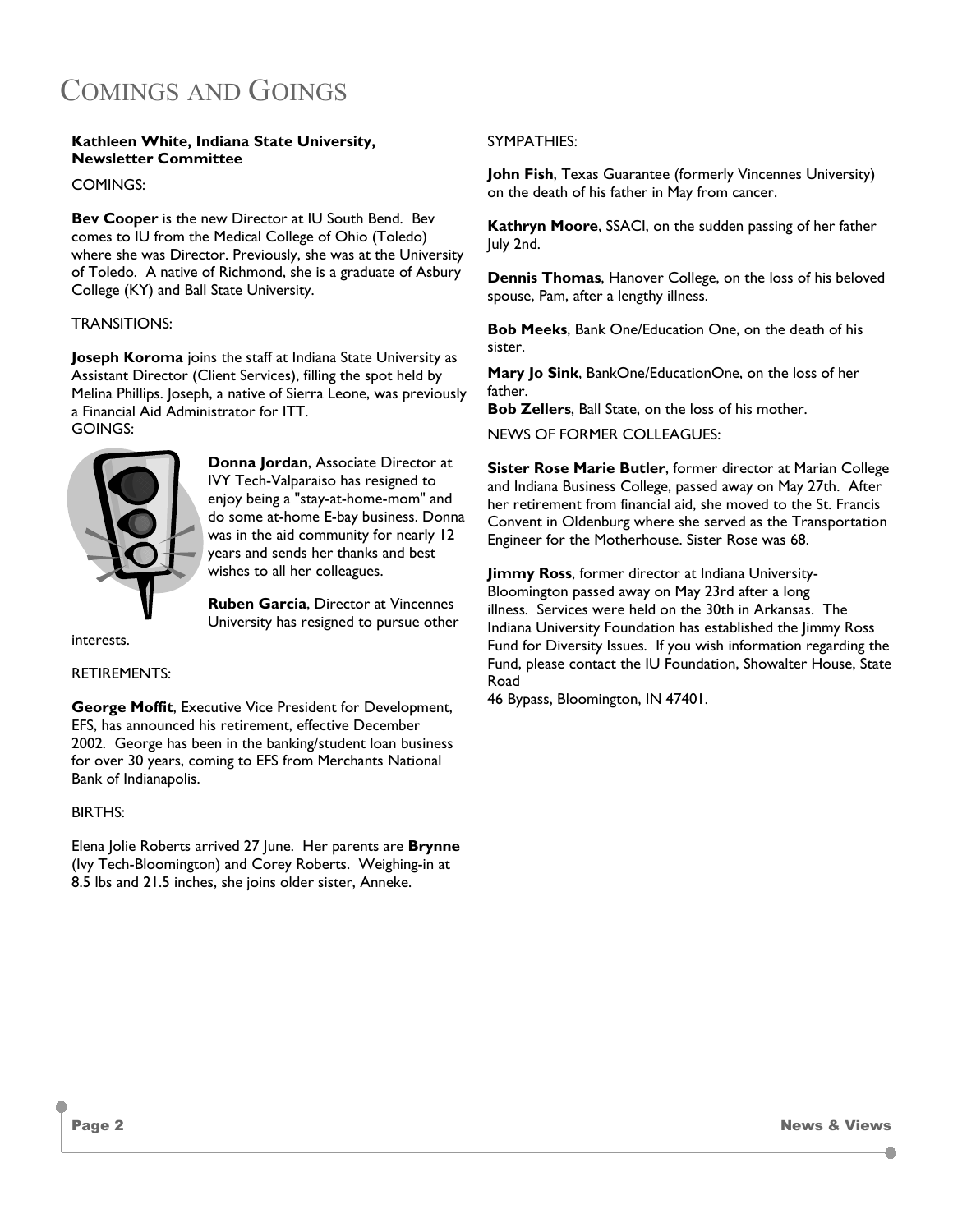## ISFAA EXECUTIVE COMMITTEE & CHAIRS: 2002-03

## **President**

**President-Elect** 

**Past President**  Marvin Smith Purdue University

**Treasurer** 

Vikki Goeke Ivy Tech State College<br>Phone: 317-921-4874 Email: vgoeke@ivvtech Email: vgoeke@ivytech.edu

Jeff Pethick University of Notre Dame Phone: 574-631-6170 Email: Pethick.4@nd.edu

Phone: 765-494-5074 Email: marvin@purdue.edu

Dianne Mickey Saint Joseph's College Phone: 219-866-6149 Email: diannem@saintjoe.edu

**Secretary**  Jacki Switzer Ivy Tech State College Phone: 812-298-2297 Email: jswitzer@ivytech.edu

**Delegate at Large**  David Fevig **Valparaiso University** Phone: 219-464-5015 Email: dfevig@valpo.edu

**Delegate at Large**  Michele Maskell **Ivy Tech State College** Phone: 317-921-4399 Email: mneff@ivytech.edu

**Delegate at Large**  Robert Zellers Ball State University

Phone: 765-285-8898 Email: rzellers@gw.bsu.edu

**Delegate at Large** 

Melinda Middleton Rose-Hulman Institute of Tech Phone: 812-877-8259 Email: Melinda.l.middleton@rosehulman.edu

#### Governmental Relations Commission

**Commissioner**  Doug Irvine Holy Cross College

Phone: 574-239-8400 Email: dirvine@hcc-nd.edu

#### **Agency Coordination Co-Chair**

Kirsten Reynolds Ivy Tech State College Phone: 765-772-9113 Email: kreynold@ivytech.edu

#### **Agency Coordination Co-Chair**

Peg Creech Ivy Tech State College Phone: 812/332-1559 Email: pcreech@ivytech.edu

#### **Associate/Affiliate Member Concerns Co-Chair**

Donette Cassman Sallie Mae

Phone: 317-595-1417 Email: dcassman@salliemae.com

**Associate/Affiliate Member Concerns Co-Chair**  Raina Chezem Nelnet/EFS

Phone: 317-469-2172 Email: raina.chezem@nelnet.net

**Governmental Relations Co-Chair**  Steve Morris **Indiana University** Phone: 812-856-5457 Email: morriss@indiana.edu

#### **Governmental Relations Co-Chair**

Mark Franke IPFW Phone: 219-464-5015 Email: franke@ipfw.edu

#### Internal Operations Commission

**Commissioner**  Janet Blackburn Anderson University Phone: 765-641-4180 Email: jlblackburn@anderson.edu

#### **Archives Chair**

Michele Maskell **Ivy Tech State College** Phone: 317-921-4399 Email: mneff@ivytech.edu

#### **Audit & Finance Chair**

#### Jeff Pethick University of Notre Dame Phone: 574-631-6170 Email: Pethick.4@nd.edu

Email: marvin@purdue.edu

#### **By-Laws Chair**

Robert Zellers Ball State University Phone: 765-285-8898 Email: rzellers@gw.bsu.edu

#### **ISFAA Listserv Chair**

Karen Hand **IUPUI** Phone: 317-274-5922 Email: khand@iupui.edu

#### **Nominations, Elections & Awards Chair**

Marvin Smith Purdue University<br>Phone: 765-494-5074 Email: marvin@pur

**Long Range Planning Chair** 

Marvin Smith Purdue University Phone: 765-494-5074 Email: marvin@purdue.edu

#### **Membership & Ethics Chair**

Kirsten Reynolds Ivy Tech State College Phone: 765-772-9113 Email: kreynold@ivytech.edu

O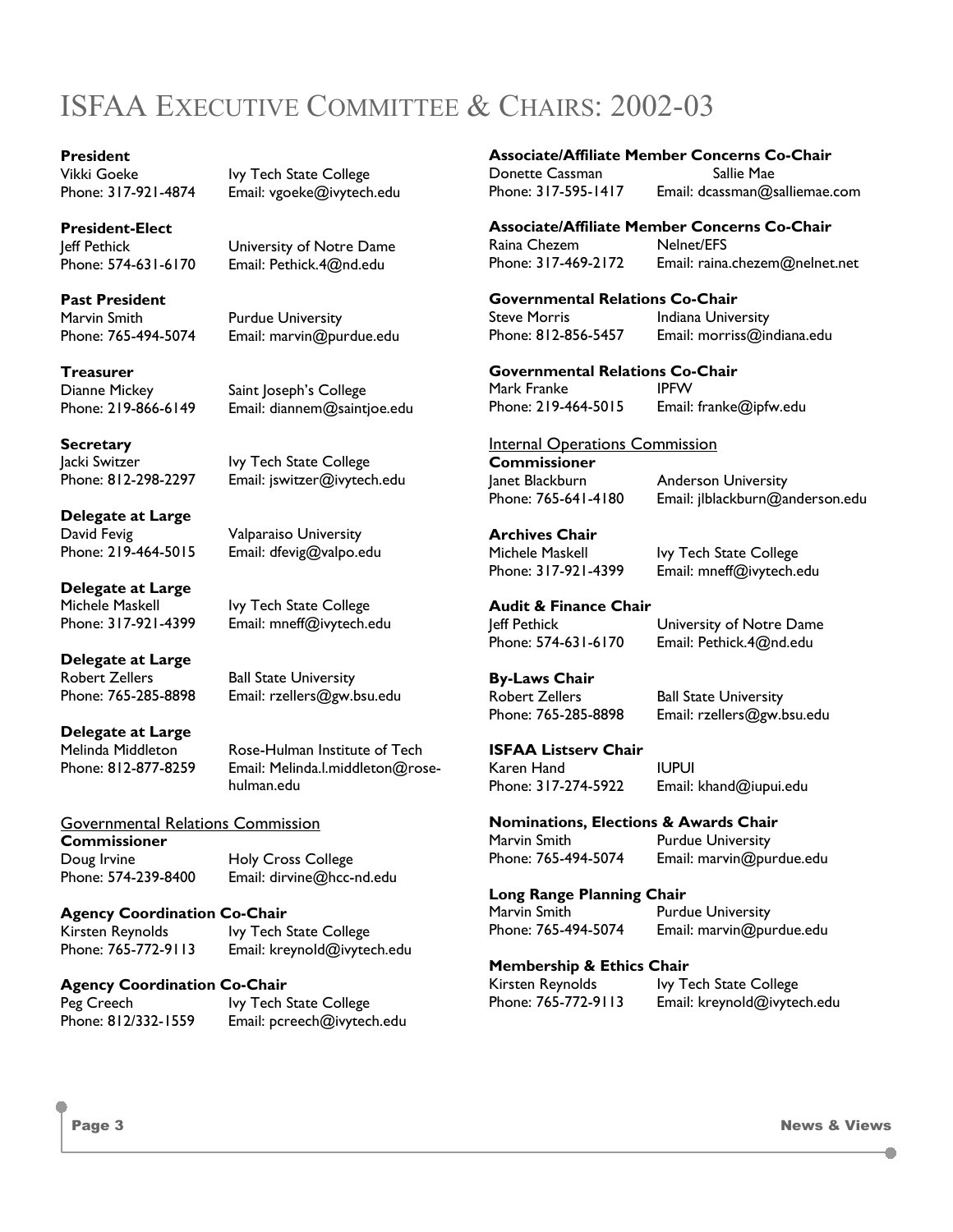### ISFAA EXECUTIVE COMMITTEE & CHAIRS: 2002-03: CONTINUED

#### **Sponsorship Chair**

Raina Chezem Melnet/EFS

Phone: 317-469-2172 Email: raina.chezem@nelnet.net

#### Public Relations Commission

**Commissioner** 

Maralee Clayton Ball State University Phone: 765-285-8893 Email: mclayton@bsu.edu

#### **College Goal Sunday Co-Chair**

Janet Trimble Ball State University Phone: 765-285-2040 Email: jtrimble@bsu.edu

#### **College Goal Sunday Co-Chair**

Michele Maskell **Ivy Tech State College** Phone: 317-921-4399 Email: mneff@ivytech.edu

#### **Counselor Workshop Program Chair**

Martin Case St. Elizabeth School of Nursing Phone: 765-423-6340 Email: marty.case@glhsi.org

#### **Counselor Workshop Site Chair**

Kathryn Moore SSACI Phone: 317-232-2372 Email: kmoore@ssaci.state.in.us

#### **Early Awareness Co-Chair**

Patt McCafferty **ICPAC** Phone: 812-856-5241 Email: pmccaffe@indiana.edu

#### **Early Awareness Co-Chair**

Richard Miller **Ancilla College** 

Phone: 574-936-8898 Email: rmiller@ancilla.edu

#### **Technology Chair**

Denise Wyatt ICPAC Phone: 812-855-9757 Email: dwyatt@indiana.edu

#### **Financial Aid Nights Chair**

Melinda Middleton Rose-Hulman Institute of Techn

Phone: 812-877-8259 Email: melinda.l.middleton@rosehulman.edu

#### **IACAC Chair**

Doug Irvine **Holy Cross College** Phone: 574-239-8400 Email: dirvine@hcc-nd.edu

#### **Media Chair**

Patt McCafferty **ICPAC** 

Phone: 812-856-5241 Email: pmccaffe@indiana.edu

**Newsletter Chair**  Sue Allmon ICN/ICPAC

Phone: 812-856-0491 Email: sallmon@indiana.edu

**New Professional & Mentoring Chair**  Richard Nash Franklin College Phone: 317-738-8075 Email: rnash@franklincollege.edu

Training & Development Com**mission** 

**Commissioner**  JoAnn Laugel University of Evansville Phone: 812-479-2364 Email: JL25@evansville.edu

#### **Long Range Site Co-Chair**

Dianne Mickey Saint Joseph's College Phone: 219-866-6149 Email: diannem@saintjoe.edu

**Long Range Site Co-Chair** 

Bobbie Wilcoxen Franklin College Phone: 317-738-8075 Email: bwilcoxen@franklincollege.

edu

Christina Coon Ivy Tech State College Phone: 765-549-0561 Email: ccoon@ivytech.edu

**Training Chair** 

#### **Leadership Symposium Chair**

Marvin Smith Purdue University<br>Phone: 765-494-5074 Email: marvin@pu Email: marvin@purdue.edu

#### **Winter Conference Program Co-Chair**  John Fish Texas Guaranteed Student

Loan Phone: 800-252-9743 Email: john.fish@tgslc.org

**Winter Conference Program Co-Chair**  Kathleen White Indiana State University Phone: 812-237-7711 Email: fawhite@isugw.indstate.edu

#### **Winter Conference Site Co-Chair**

Melinda Middleton Rose-Hulman Institute of Techn Phone: 812-877-8259 Email: melinda.l.middleton@rosehulman.edu

#### **Winter Conference Site Co-Chair**

Jacki Switzer **Ivy Tech State College** Phone: 812-298-2297 Email: jswitzer@ivytech.edu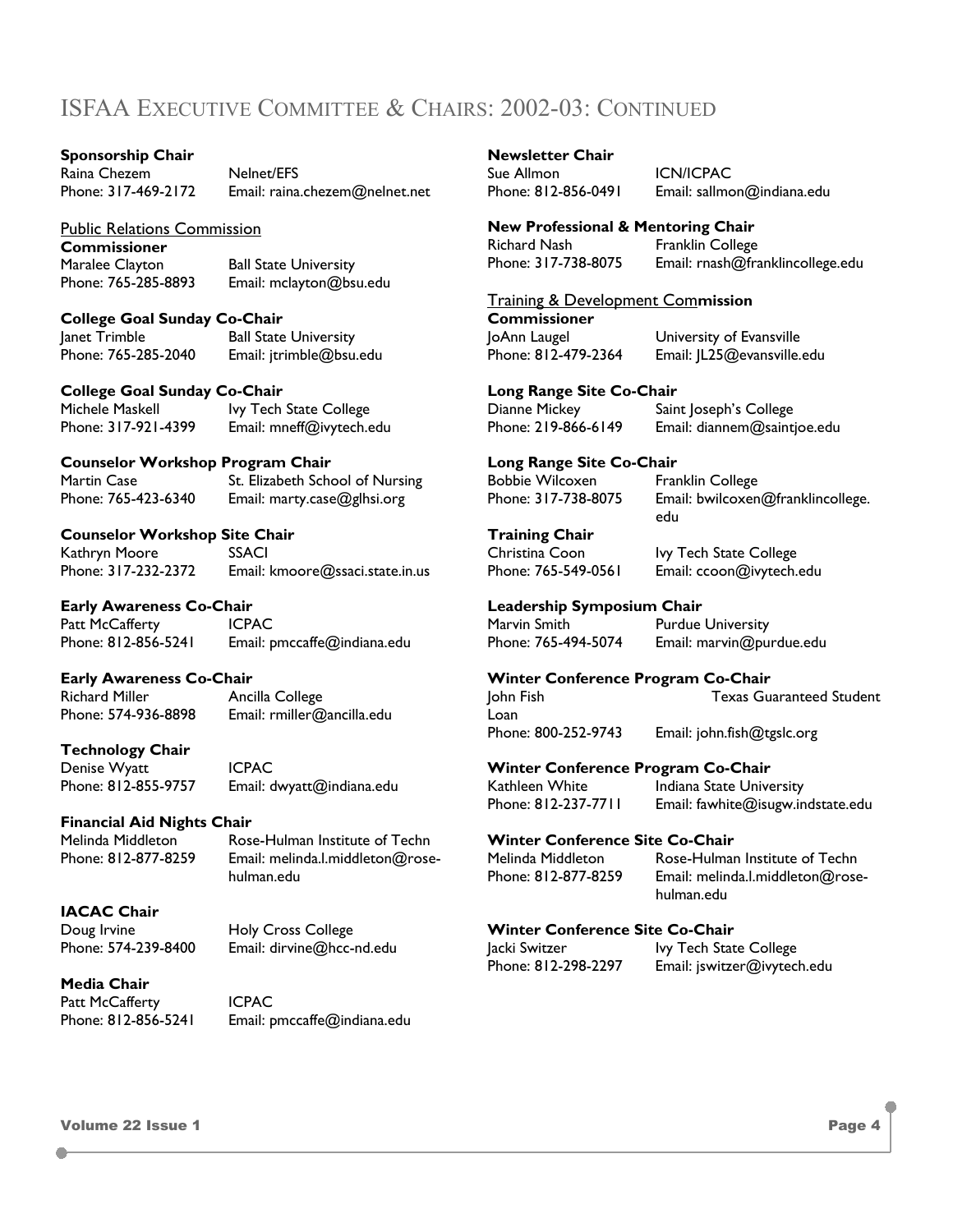### ISFAA EXECUTIVE COMMITTEE & CHAIRS: 2002-03: CONTINUED

#### **Spring Conference Program Chair**

Tom Liggett **IVy Tech State College**<br>Phone: 219-480-4202 Email: tliggett@ivytech Email: tliggett@ivytech.edu

#### **Spring Conference Site Co-Chair**

com

Denesa Woods College Loan Corporation Phone: 317-852-9171 Email: dwoods@collegeloancorp.

#### **Spring Conference Site Co-Chair**

Corene Foust **Anderson University** 

Phone: 765-641-4184 Email: ckfoust@anderson.edu

### COMMITTEE ACTION PLANS: 2002-03

#### **Committee: Agency Coordination**

Committee members: Peg Creech, Co-chair, Kirsten Reynolds, Co-chair

Goals: Work with the Program committees to arrange a presentation/update from Vocational Rehabilitation and Workforce Development at Conferences. Work on any other issues assigned.

#### **Committee: Associate Member**

Committee Members: co-chairs: Donette Cassman, Raina Chezem, Members: Lee Tarricone, Tom Quinn, Kitty Hall, Bobbi Wilscoxsen, Kelly Mervar Goals:

- Establish a "Toys for Tots" donation at all Winter ISFAA Conference. The toys will be donated to an organization in the city the conference is being held.
- Work with program committee for Winter and Spring Conferences to provide an interest session that relates to lending and or borrowing.
- Establish a silent auction at Spring ISFAA Conference with proceeds being donated to a charity or an organization agreed upon by the ISFAA membership.

#### **Committee: Governmental Relations Committee**

Committee Memebrs: co-chairs: Mark Franke, Steve Morris, Members: Richard Bellows, Martin Case, Ed Detamore, Vicki Goeke, Joyce Hall, Doug Irvine, Lois Kelly, Greg Leis, Dianne Mickey, Bob Zellers

Goals:

- Monitor federal and state legislative proposals to assess impact on ISFAA institutions
- Provide ISFAA input to federal and state legislative proposals
- Draft documents for ISFAA leadership to present to various entities
- Work with SSACI to maintain good communication between SSACI and the financial aid community
- Assist SSACI in reviewing budget proposals for the next biennium
- Monitor and participate in U.S. Department of Educated negotiated rulemaking activity
- Serve as a ISFAA resource for federal Reauthorization activity
- Represent ISFAA on the MASFAA Federal Issues Committee

#### **Committee: Archives**

Committee Members: Michele Neff-Maskell, Chair

Committee members to be announced.

#### Goals:

It is the objective of this committee to determine which archive materials would most benefit the association in electronic format. After evaluating the options for storage and scanning the committee hopes to move forward with the project of organizing archive material into electronic format.

Indicate how each goal will be accomplished:

- Obtain the archived documentation and scanning equipment from prior committee.
- Reviewing the archived documents. Determine what should be saved in paper format and what should be scanned.
- Organize an infrastructure of computer folders and subfolder for saving and retrieving the archived documents.
- Review options for scanning and storage of both.

#### **Committee: Audit & Finance**

Committee Members: Jeff Pethick, Chair Goals: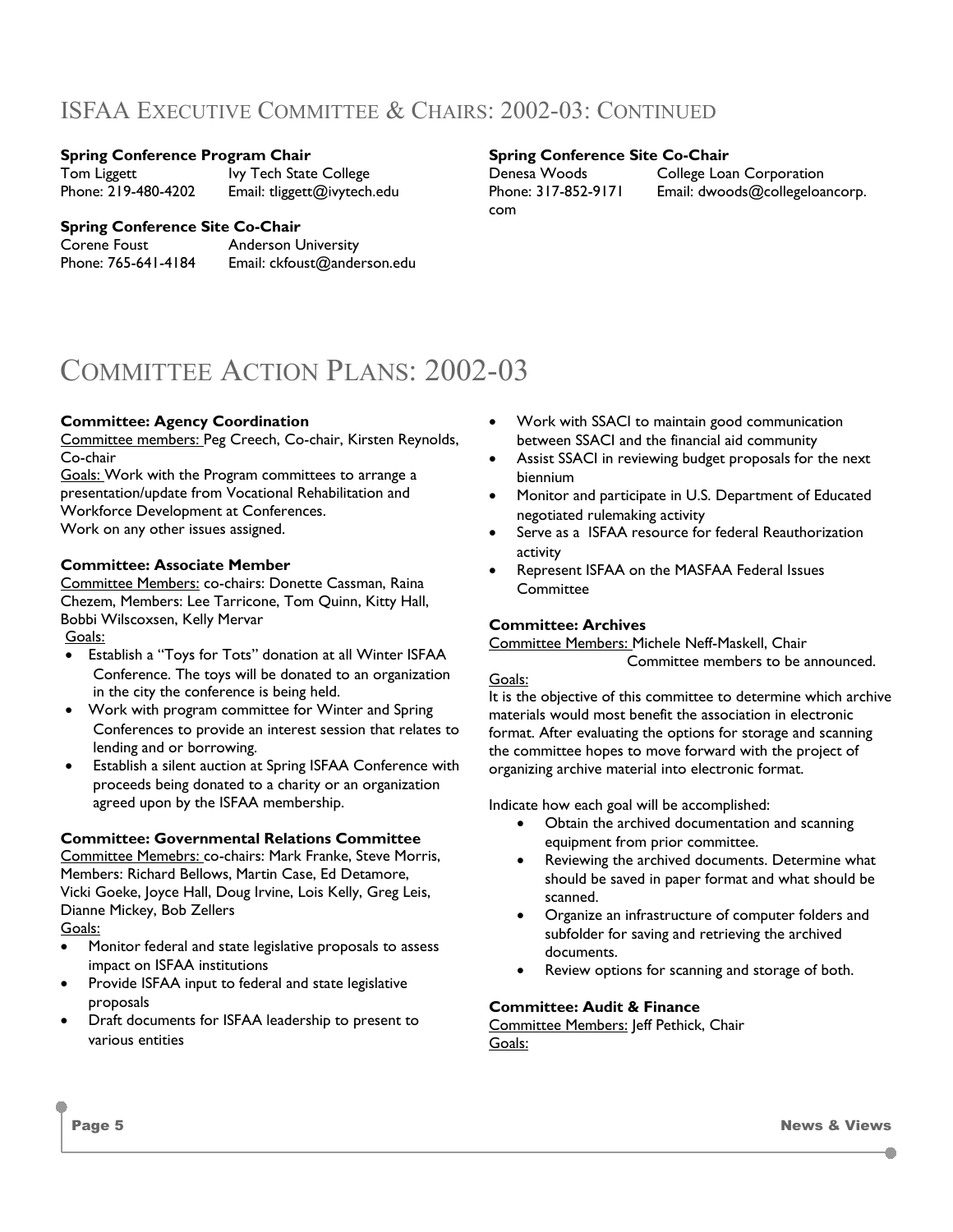- Review the financial records of the Association. Conduct an audit of the cash receipts and disbursements. Obtain a sample of the Request for Payment Forms and monthly bank statements. Review for accuracy and appropriate authorization.
- **Review ISFAA Fiscal Policies and Procedures. Verify** the current IRS mileage reimbursement rate.
- **Update the Request for Payment Form. Consider** changing to a more user-friendly format.
- Coordinate the completion of the Association's tax return within 120 days after the end of the fiscal year.

#### **Committee:By-laws**

Committee Members: Bob Zellers, Chair

There is no action plan at this time other than on an " as needed " basis

#### **Committee: Listserv**

Committee Members: Karen Hand, Chair

#### **Committee: Long Range Planning**

Committee Members: Marvin Smith Chair Goals:

- Develop ISFAA strategic plan document for next 5-10 years
- Identify up to 14 potential long range planning committee members from the following past presidents still active in the association: Steve Morris, Mark Franke, Joyce Hall, John Fish, Sue Allmon, Vikki Goeke, Clarence Casazza, Linda Handy, Ken Nieman, Ginny Washington, Maralee Clayton, Doug Irvine, Marvin Smith, Dick Bellows
- Plan two-day retreat in February 2003 in Indianapolis (3pm to 3pm) on a Wednesday/Thursday. Looking at Feb 25-26 dates at the Hampton Inn downtown Indianapolis to complement currently scheduled Governmental Relations meeting (Feb 25) and Leadership Symposium (Feb 26-27)
- Utilize consultant specializing in long range planning efforts – consult with NASFAA on recommendations.
- Invite group to stay Thursday afternoon to be part of Leadership Symposium agenda.

### **Committee: Nominations, Elections and Awards**

Committee Members: Marvin Smith Chair Goals:

- Request nominations for ISFAA office and awards in October 2002
- Identify slate of candidates by November Exec Committee meeting
- Announce candidate slate at December conference
- Send out ballots after December conference, due back in early January
- Announce election winners at January Exec Committee meeting
- Inform election winners after Jan Exec Committee
- Make awards/announcements at April conference

#### **Committee: Sponsorship**

Committee Members: Raina Chezem, Chair, Member: Janis Cooprider

Goals:

- Secure sponsorship for the newsletter, directory, and winter/spring conferences.
- Gain exhibitors for conferences.
- Review the sponsorship contract to ensure all items needed for sponsorship are included.
- Review and address with the executive committee the exhibit/registration fees/advertising (newsletter, directory, and website) ISFAA currently assesses.
- Implement website advertising in the sponsorship contract.

#### **Committee: College Goal Sunday 2003**

Committee Members: Michele Neff-Maskell, Co-chair, Janet Trimble, Co-chair, Members to be assigned Goals: Finalize grant report for 2002

Write grant proposal for 2003 Design a recruiting plan for CGS 2003 volunteers Confirm sites and site coordinators Schedule and do public appearances promoting CGS 2003 Training for non-financial aid administrators

#### **Committee: Counselor Workshops**

Committee Members: Marty Case, Co-chair, Kathryn Moore, Co-chair, Members: Gerald Curd, Judy Seebach, Robert Sommers Goals:

- June 26, 2002-One time meeting at Indiana Wesleyan **University**
- July 12, 2002-Site selection complete
- July 30, 2002-Workshop dates set
- August 30, 2002-Presenter selection complete On-line registration available at SSACI Registration postcards/ letters sent to all eligible high schools and 2001Participants
- October 11, 2002-Registration ends
- October 14, 2002-Start printing/preparing packets
- October 21–November 27, 2002-Conduct workshops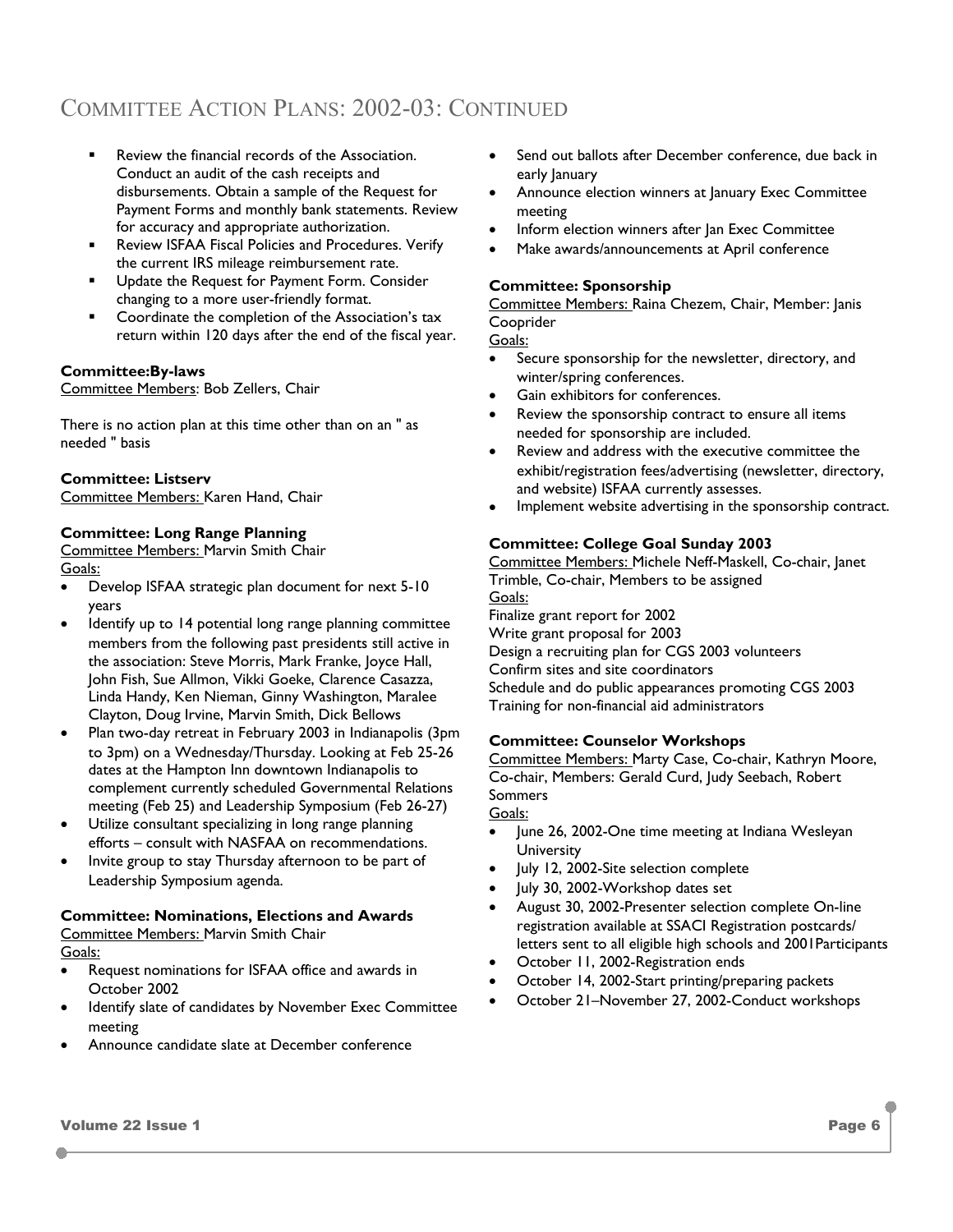#### **Committee: Early Awareness**

Committee Members: Patt McCafferty, Co-chair, Richard Miller, Co-chair, Members to be announced Goals:

- Send announcement to middle schools of availability of speakers for MS FA nights
- Send an announcement to ISFAA members regarding MS FA nights
- Develop and present a training session at winter conference on MS FA nights
- Develop a set of common questions and answers for ISFAA members about MS FA nights
- Explore a connection with public libraries
- Explore connection with USAFunds and their Life Skills Module (to be explored and shared)
- Develop a set of resources as link to Early Awareness on ISFAA website

#### **Committee: High School Night**

Committee Members: Melinda Middleton, Chair Goals:

- Create list of regional coordinators at the ISFAA website
- Create an email list of the regional coordinators
- Create a list of instructions for the regional coordinators
- Search for various high school night presentations to place on the website
- Revise evaluation on web for counselors to complete
- Prepare final report

#### **Committee: IACAC**

Committee Members: R. Douglas Irvine, Chair (and only member)

#### Goals:

The 2002 IACAC Congress is set for October 2-4, 2002 at the Adam's Mark Hotel at the Airport, Indianapolis. Four financial aid sessions are scheduled for the Congress and session presenters are confirmed with the exception of a "Fed" to substitute for Jamie Malone, who has had to cancel. Jamie is making arrangements for her replacement.

Planning for the 2003 Congress will begin as soon as evaluations for the 2002 Congress are available for review. The same or similar sessions will be planned for 2003 pending the results of the evaluations.

#### **Committee: Media**

Committee Members: Patt McCafferty, Chair, Steve Meek Goals:

- Send flyer to all high schools announcing Financial Aid Awareness Month and availability of the 800# for questions.
- Solicit volunteers to serve from every institution as the resource for that financial aid office during FAAM. All calls are screened and forwarded to the volunteer only when the question or issue is institution specific. Hotline staff will transfer calls, help callers leave voice mail messages, or will send an email to the volunteer on behalf of the caller.

#### **Committee: Newsletter**

Committee Members: Sue Allmon, Chair, Richard Nash, Kathleen White, New member to be named later Goals:

- Print and distribute 6 issues (one every other month)
- Set a theme for each issue
- Minimum of 12 pages in length
- Posted to the website as well as pdf
- Email notification via ISFAA listserv when each issue has been published
- No more than 50/50 split between ads and articles
- Begin conversion of membership to online only version for 2003 – 2004

#### **Committee: Technology**

Committee Members: Denise Wyatt, Chair, Members: Sue Allmon, Richard Nash, Patt McCafferty and John Fish Goals:

- Write position description for inclusion in position description document for association. (Complete by August
- Evaluate the current ISFAA Web site design and layout for possible future changes. (Continuous)
- Make changes and updates to the ISFAA Web site as needed during the year. (Continuous)
- Present possible ISFAA Web site changes to Commissioner and Executive Committee as warranted. (Continuous)
- Update the ISFAA Web site with submitted changes in a timely manner. (Continuous)
- Research the development of a text only version of the ISFAA Web site. (November)
- Research the possibility of receiving "Bobby Approval" for ISFAA and College Goal Sunday Web sites. (November)
- Maintain and update the College Goal Sunday Web site when the committee provides new information.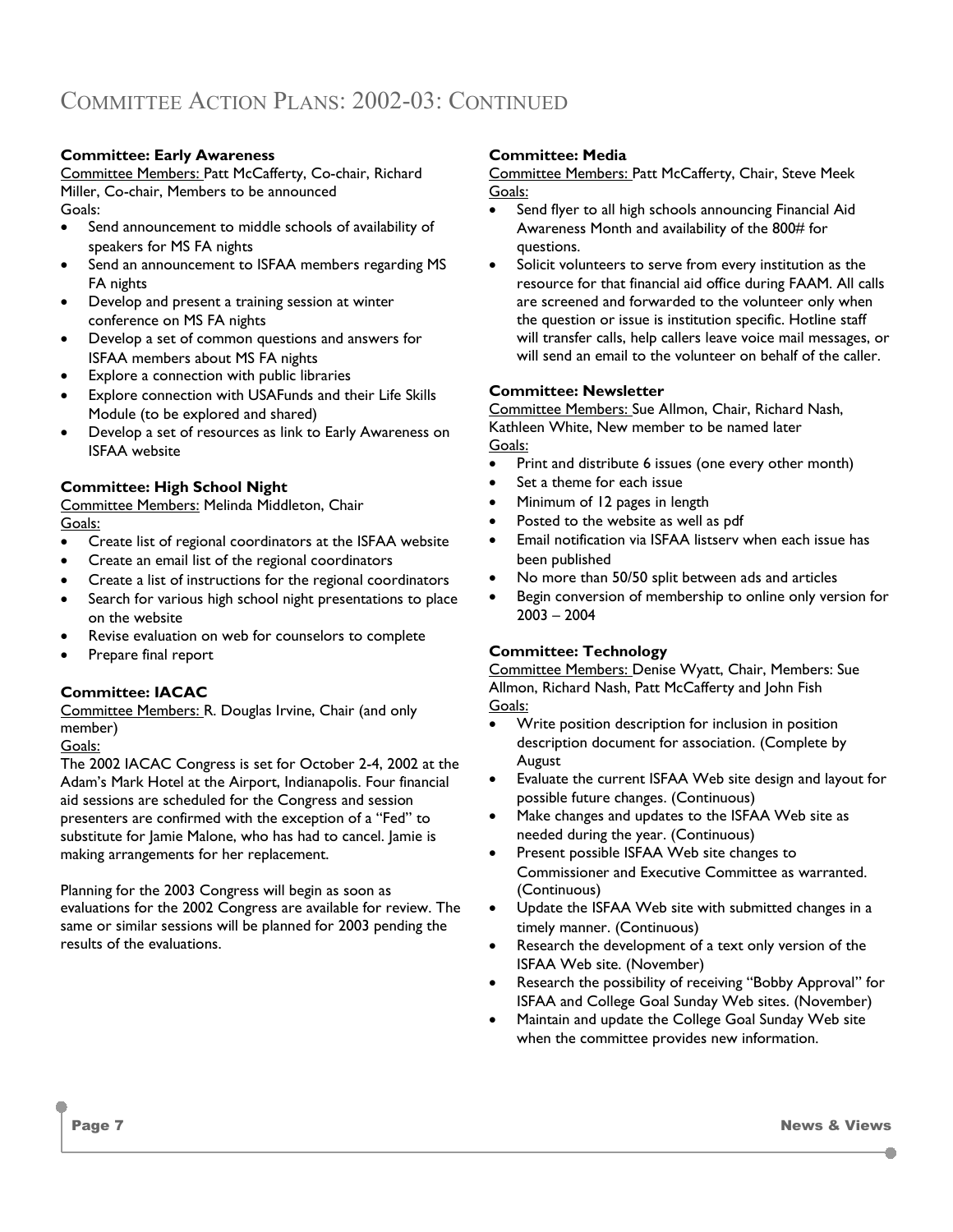#### **Committee: Training**

Committee Members: Christina Coon, Chair, Members: Richard Nash, Kathryn Moore, Jacki Switzer, Gerald Curd, Bobbie Wilcoxen, Michelle Silcox, Corene Foust, Richard Miller Goals: Responsible for the semiannual NASFAA training workshops.

- Secure training locations and identify dates for both events
- Compile budgets.
- Design, mail, and collect registrations for the events.

#### **Committee: Winter Conference Site**

Committee Members: Melinda Middleton, co-chair, Jacki Switzer, co-chair, Members: Dawn Miller, Tom Quinn, Raina Chezem, Mary Trent, Janis Cooprider Goals:

To prepare all of the arrangements with the conference hotel and to prepare all of the conference planning.

#### **Committee: Spring Site**

Committee Members: Corene Foust, Co-chair, Denesa Woods, Co-chair

Goals:

- June 21<sup>st</sup> have committee established and all members contacted
- July 15<sup>th</sup> co-chairs meet with Winter Site and Program to observe planning with hotel personnel
- July 30<sup>th</sup> co-chairs meet to plan and determine what responsibilities need to be assigned
- September 13th full site committee meeting with program committee on site to delegate responsibilities, obtain all necessary information from the Inn such as meal menus, vendor area, banquet room, meeting rooms/breakout rooms, audio visual and brainstorm possible entertainment ideas/theme.
- October  $31^{st}$  full site committee meeting
- January 1<sup>st</sup> finalize budget
- January 15<sup>th</sup> establish print materials needed and begin to work on them
- February  $I<sup>st</sup>$  finalize meals, activities and registration information
- February 10<sup>th</sup> final draft of registration and hotel information for mailing of packet info and website info. Get job to printer no later than the  $15<sup>th</sup>$
- February 15<sup>th</sup> follow up with Program Committee for draft of info for print materials
- February  $21^{st}$  hotel information posted on the website
- February 26<sup>th</sup> registration packets in mail
- March 1<sup>st</sup> establish tentative audio visual needs
- March  $15<sup>th</sup>$  obtain final draft of program
- March  $25<sup>th</sup>$  finalize audiovisual needs with hotel on site meeting. Send program to printer
- April  $I<sup>st</sup>$  make last follow up with Inn about misc.
- April 14<sup>th</sup> Conference begins. Meet early in the day to set up Registration and stuff conference packets

#### **Committee: Spring Program**

Committee Members: Tom Liggett, chair, Selection will be completed by early July. Overt attempt to get new people from this area involved if possible.

Goals: To plan a successful, relaxing and informative Spring Conference. Investigate different types of formats for this Conference.

#### **Committee: Leadership Symposium**

Committee Members: Marvin Smith, Chair Goals:

- Activities planned for the 2002-03 year
- Identify potential committee members from the following volunteers: Steve Morris, Mark Franke, Pat Wilson, Richard Miller, Joni Byrd, Kathy Moore, Bobbie Wilcoxen, Gerald Curd, John Fish, Sue Allmon
- Plan two-day retreat in February 2003 in Indianapolis (noon to noon) on a Thursday/Friday. Looking at Feb 26- 27 dates at the Hampton Inn downtown Indianapolis.
- Invite 15 newer ISFAA members and utilize 5 volunteers

#### **Committee: Long Range Site**

Committee Members: Dianne Mickey, Co-chair, Bobbie Wilcoxen, Co-chair

Goals:

- Determine if we need additional committee members by July 1st.
- Discuss possible sites for Winter 2004 and Spring 2005 by October 2002.
- Visit sites and meet with conference planner during fall and winter.
- Recommend sites to Executive Committee after sites are visited.
- Arrange contracts as sites are selected.

Concerns: MASFAA will be held in Indiana in October of 2004. Should we consider not having a separate conference that winter or should we combine a day with the MASFAA conference. Discussion at the leadership retreat suggested that many schools either do not participate in both events or send different staff members to each. It was suggested that we review attendance at the ISFAA conference that last time MASFAA was in Indiana.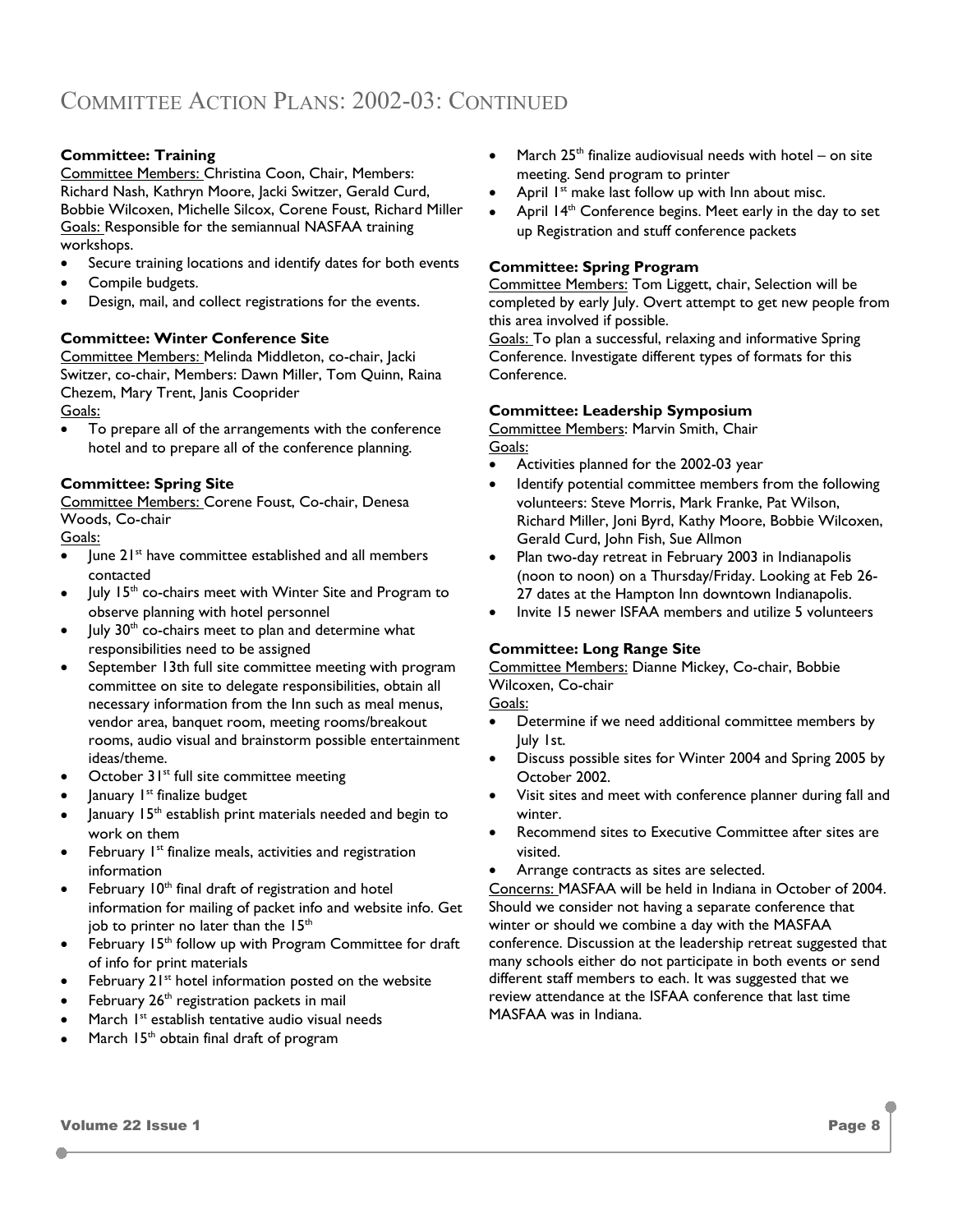#### **Committee: Winter Conference Program**

Committee Members: John Fish, Co-Chair, Kathleen White, Co-Chair, Members: Kathryn Moore, Derrick Williams, Chad Bir

Goals: To select a "theme" for the Winter Conference; to create an informative, interesting and energetic program, and to recruit speakers with expertise.

## LOWER RATES PROVIDE ANOTHER MEANS TO CUT COST OF BORROWING FOR COLLEGE

#### **Tom Quinn, USA Funds Services**

Interest rates on federal education loans have fallen to historically low levels, effective July 1, 2002, providing studentand parent-borrowers another means to reduce the cost of attending college on credit.

The repayment rate for borrowers with Stafford loans disbursed since July 1, 1998, fell to 4.06 percent from 5.99 percent. Rates on these loans for borrowers who still are in school, those who are in their six-month, post-school grace period and those who have been authorized to defer payments dropped to 3.46 percent from 5.39 percent. Rates on new PLUS loans for parents of undergraduate students fell to 4.86 percent from 6.79 percent.

A borrower repaying \$10,000 in Stafford-loan debt would save more than \$1,100 in total interest compared with a borrower repaying the same amount at the previous year's Stafford-loan rate, assuming the new rates remain constant over the 10-year payback period.

Additional student-loan cost-cutting opportunities include the following items:

**Loan consolidation.** Because Federal Consolidation loans offer fixed interest rates for the life of the loan, borrowers who consolidate their loans after July 1 lock in historically low rates. Borrowers should be aware that they will forgo any future interest-rate declines on variable-rate Stafford and PLUS loans that they include in a consolidation loan. Because consolidation-loan rates are rounded up to the nearest one-eighth of 1 percent, borrowers also should be aware that the rate on their consolidation loan is likely to be slightly higher than the average rates of the loans they are consolidating. Borrowers with \$7,500 or more in education debt may extend their repayment term through loan consolidation; however, the additional interest paid over a longer

payback period could easily offset any interest savings gained from the lower interest rate. Borrowers who are considering consolidating their student loans should contact their current loan holder or the organization that services their loans.

- **Student-loan interest deduction.** On 2002 federal income-tax returns to be filed next year, taxpayers may deduct up to \$2,500 of the education-loan interest that they paid during the tax year, subject to income limits and other restrictions. Because of recent tax-law changes, taxpayers will be able to deduct education-loan interest paid during the entire repayment term, and higher-income taxpayers may qualify for at least a partial deduction.
- **Lower fees and other borrower benefits.** USA Funds<sup>®</sup> waives the 1-percent guarantee fee normally charged borrowers of Federal Stafford and PLUS loans. In addition, many education lenders offer borrower benefits that reduce interest costs for borrowers who allow automatic deduction of their loan payments from their bank accounts and who have a history of timely loan payments.
- **Federal interest subsidy.** Students who demonstrate economic need may qualify for subsidized Stafford loans. The federal government pays the interest that accrues on these loans while the borrower attends school, for six months after the borrower leaves school, and during periods when the borrower is authorized to defer loan payments. For an undergraduate student who borrows a total of \$10,000 over four years of college, this subsidy could produce interest savings of more than \$2,000.

A table summarizing the 2002-2003 interest rates is available on the USA Funds Web site at *http://www.usafunds.org/news/ ratetable.html*.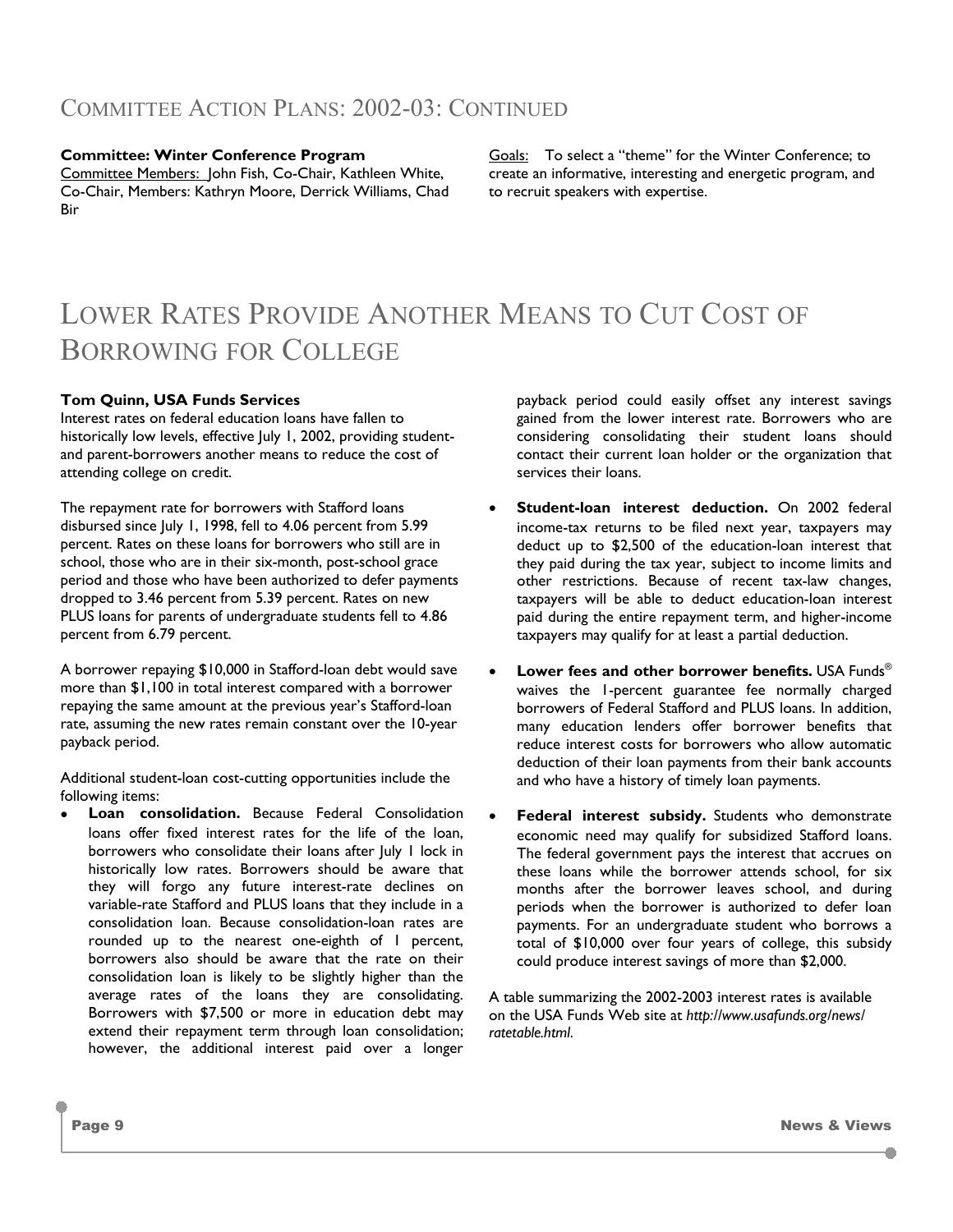### ISFAA CREATES NEW COMMITTEE

#### **Mentoring Committee**

### Committee Chair: Richard Nash

Goals:

- New members mentored from their office
- New member volunteer mentored by chair announce at conference
- Spotlight new members on web site
- New members should have a contact
- Ask office to identify new members
- Connect with other state associations; mentoring conference
- Take advantage of conferences and symposiums
- Send representative to joint symposium (IL, WI, MN)
- First Step
- Use most recent symposium list to make contacts for mentoring…more
- Don't leave out the association/affiliation members for mentoring
- Tap retiree membership category
- New member share a lunch in the area of seasoned members
- Offer giveaways to encourage attendance at meetings.
- New member receptions
- Expect executive members to be mentors all year
- Send letter to the Directors to stress the importance of ISFAA involvement; raise level of involvement
- Each committee encourage new member interest for involvement
- Consider subset to help with new members

### QUIZ HELPS FINANCIAL AID ADMINISTRATORS TEST STUDENTS' FINANCIAL KNOW-HOW

#### **Tom Quinn, USA Funds Services**

To assist financial-aid professionals in developing postsecondary students' money-management skills, USA Funds® provides the following "Life Skills Challenge Quiz":

- 1. Most lenders agree that your monthly student-loan payments should not exceed what percent of your gross monthly salary?
	- A. 1 percent.
	- B. 8 percent.
	- C. 15 percent.
	- D. 30 percent.
- 2. Which of the following is a sound strategy for cutting spending?
	- A. Stop spending on things you don't need.
	- B. Use credit cards when you make purchases.
	- C. Eat out as frequently as possible.
	- D. Make sure you have all the comforts of home, such as cable TV, a great sound system, new furniture and a DVD player.
- 3. Which of the following is a credit card DON'T?
	- A. Don't get a second or third card. One card is enough.
	- B. Don't pay more than the minimum balance required.
	- C. Don't pay any attention to the fine print on the application; all credit cards are the same.
	- D. Don't be afraid to let the credit card company increase your spending limit. That just means you can charge more.
- 4. Which of the following is a credit card DO?
	- A. Do look for a card with lots of extras, such as airline or cash reward programs.
	- B. Do look for gold or platinum cards, because they are more impressive.
	- C. Do look for a card that has no, or a low, annual fee.
	- D. Do use your card to pay for necessities such as groceries or rent. That way, you'll get more reward points.
- 5. What type of student loan is "interest free" to you as long as you're in school at least half time?
	- A. Unsubsidized.
	- B. Subsidized.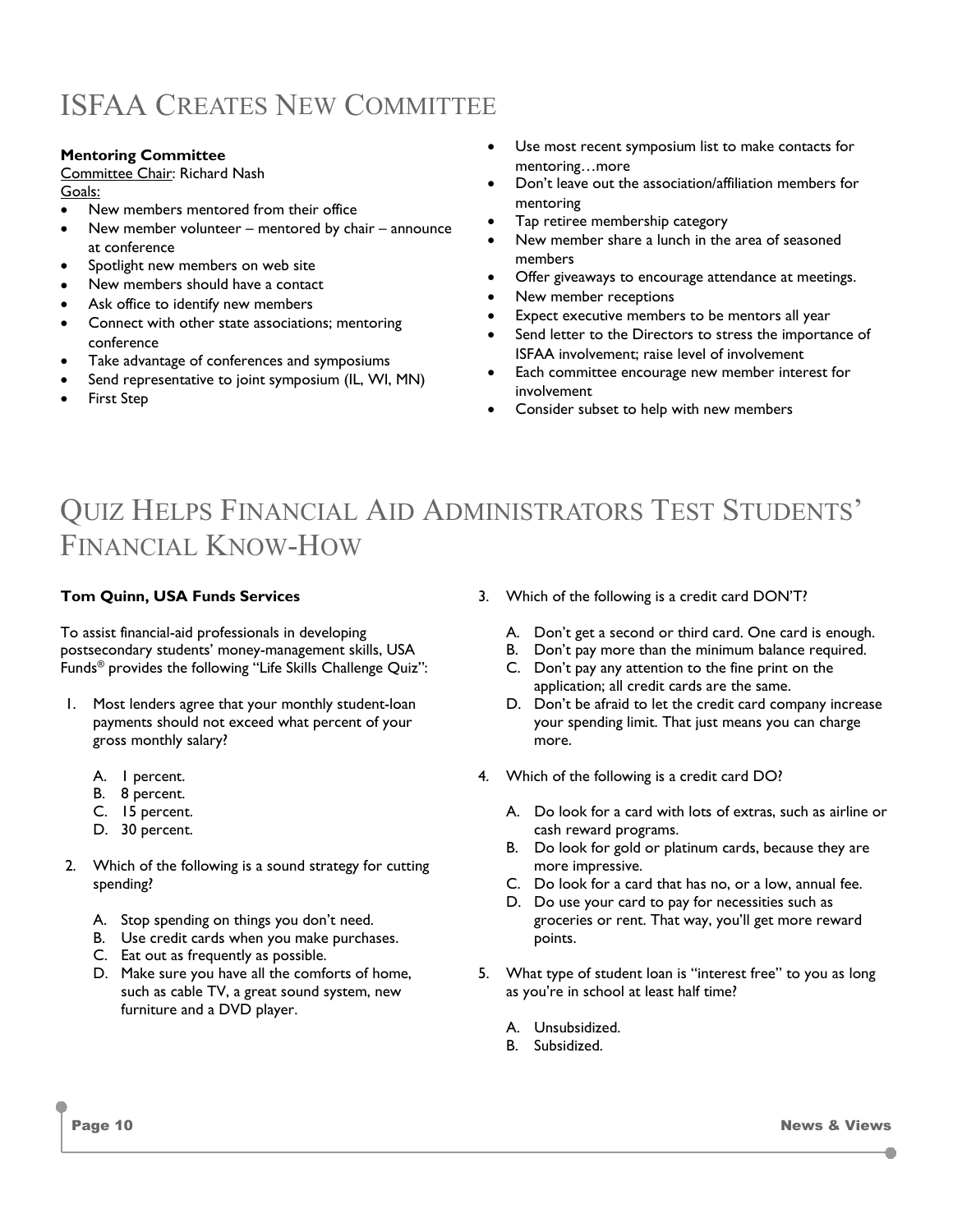### QUIZ HELPS FINANCIAL AID ADMINISTRATORS TEST STUDENTS' FINANCIAL KNOW-HOW: CONTINUED

- C. Federal.
- D. PLUS.
- 6. The contract between you and your lender is called:
	- A. The principal.
	- B. Forbearance
	- C. Master Promissory Note.
	- D. Capitalization.
- 7. Which of the following skills is the most important for college success and satisfaction?
	- A. Writing skills
	- B. Time-management skills.
	- C. Social skills.
- 8. Which of the following options are available to former students who are experiencing difficulty in repaying their student loans?
	- A. Deferment enables borrowers, under certain conditions, to postpone loan repayment for a specified period.
	- B. Forbearance allows borrowers experiencing temporary financial difficulty to postpone or reduce payments for a period, at the discretion of their lender.
	- C. Graduated, income-sensitive and extended repayment plans, as well as loan consolidation, allow borrowers to adjust their payments to manage financial difficulties.
	- D. All of the above are options for those experiencing difficulty in repaying their student loans.
- 9. Which of the following is a good rule to follow when you are searching for a job?
	- A. Don't worry, be happy!
	- B. Spend only a few hours each day job hunting; otherwise, you are wasting your time.
	- C. Treat your job hunt as if it were a full-time job.
	- D. Put your job hunt in someone else's hands; you'll get one faster.
- 10. When is the best time to start your job search?
	- A. After you have taken a long post-graduation vacation.
	- B. Three weeks after you have completed school.
	- C. Now!
	- D. The last month of your final term in school.

-------------------———————–-------------------------------- Answers: 1.B, 2.A, 3.A., 4.C, 5.B, 6.C, 7.B, 8.D, 9.C, 10.C. ------------------------------------------———————–---------

Information and activities about financial aid, completing school on time, succeeding in school and after graduation, and repaying education loans are featured in Life Skills<sup>SM</sup>. USA Funds developed the Life Skills training program to equip postsecondary institutions to teach their students effective time- and moneymanagement skills. USA Funds offers the free program to all schools in Indiana, where USA Funds is the designated guarantor of federal education loans.

To learn more about Life Skills, contact your USA Funds debtmanagement consultant, Michele Colson, toll-free at 866-497- USAF (866-497-8723), ext. 1027, or by e-mail at *mcolson@usafunds.org*.